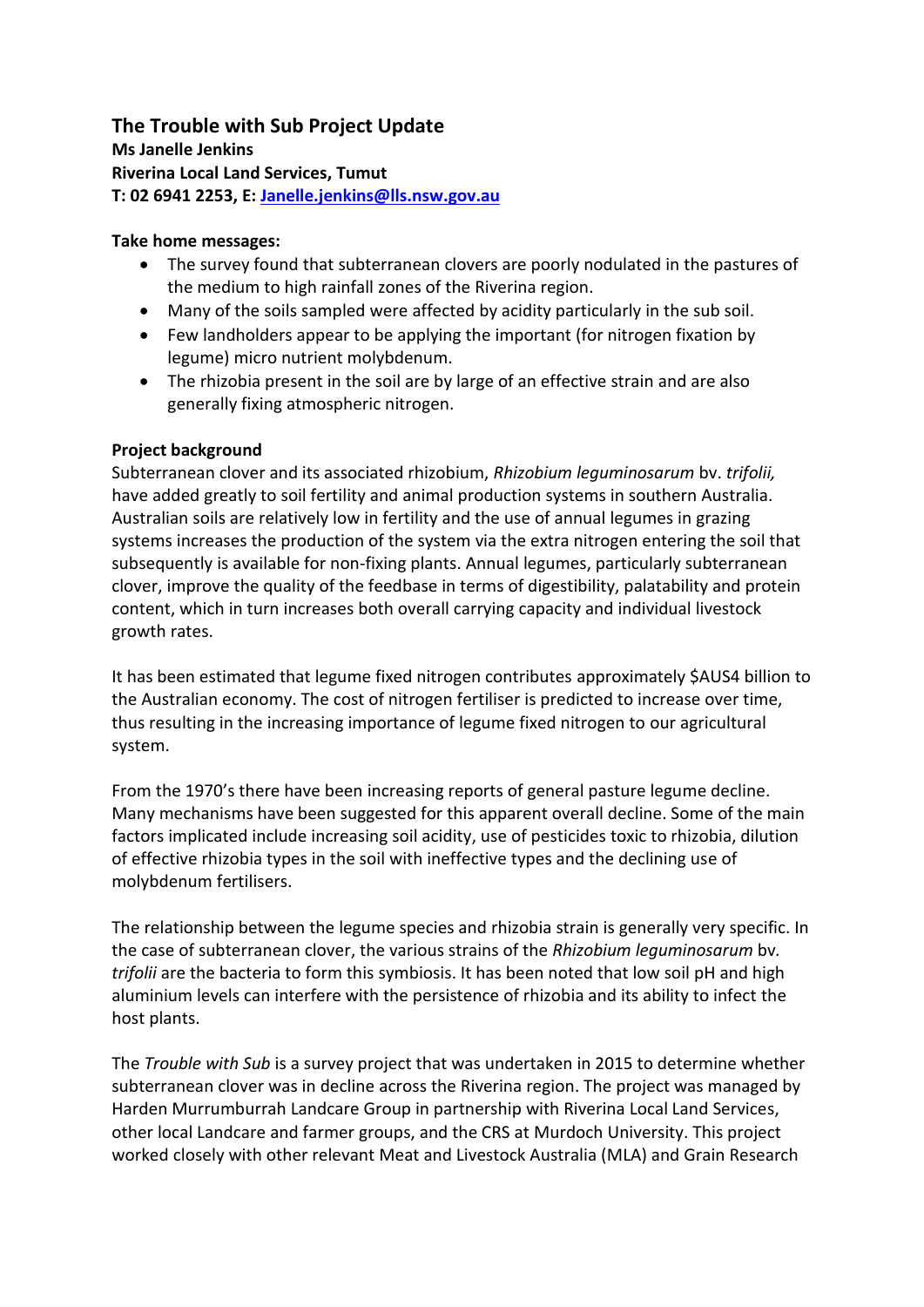and Development Corporation (GRDC) funded projects. This project was funded by the Australian Government under the National Landcare Program.

## **Project aims**

The project aims were:

- To determine if there were measurable growth and nodulation issues with pasture legumes in medium/high rainfall areas of the Riverina.
- To undertake a preliminary determination of the factors that may be contributing to this decline (i.e. soil restrictions, inadequate nodulation and/or the lack of effective rhizobia in the soil).

### **Survey process**

Over 80 paddocks containing subterranean clover were surveyed from Wagga, Lockhart, Coolamon, Bland, Temora, Junee, Cootamundra, Gundagai, Young, Harden and Tumut Shires (Figure 1). The paddocks ranged from long to short term pastures in rotation with crops. The date the paddocks had been originally sown ranged from paddocks sown in the 1950's (with clover regenerating each year), to new paddocks last sown down in 2014. Over 50 percent of the paddocks sampled had been sown since 2000, Table 1.



**Figure 1. Survey area showing average nodule ratings and pH ranges.**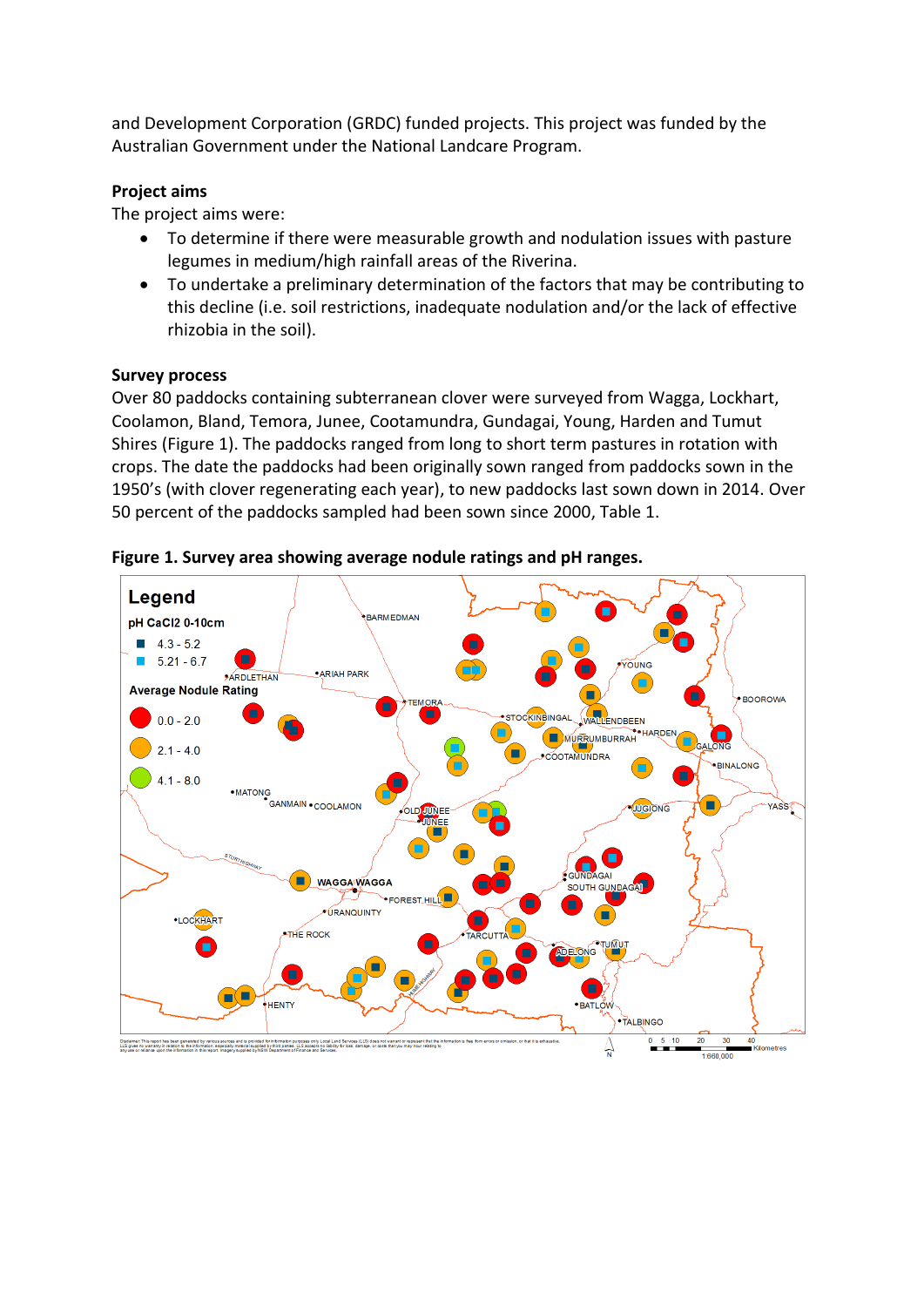| . as . c ±. samples and nowale secres.  |        |              |  |  |
|-----------------------------------------|--------|--------------|--|--|
| <b>Year Sown</b>                        | Sample | Av. Nodule   |  |  |
|                                         | (n)    | <b>Score</b> |  |  |
| 1950s                                   |        | 2.31         |  |  |
| Unsure*                                 | q      | 1.8          |  |  |
| 1990-99                                 | 10     | 1.64         |  |  |
| 2000-2009                               | 13     | 2.04         |  |  |
| $2010 - 2015$                           | 30     | 2.73         |  |  |
| *Some paddock histories to be collected |        |              |  |  |

**Table 1. Samples and nodule scores.**

The first paddock sampling occurred about 8 - 10 weeks after the autumn break, starting in the last week of July 2015. Information collected at this sampling included scoring the root nodules for presence, number, colour and size (Figure 2). Nodules were also collected for strain identification. The collected nodules were placed in desiccating vials and sent to Murdoch University for analysis using the novel MALDI-ID approach. The MALDI technique was compared to DNA based methods and was effective in identifying the rhizobia strains taken from the nodules. The MALDI method provides quick identification and a high laboratory throughput making the technique relatively accurate and cost effective compared to more tradition identification methods.





A soil sample was also collected for comprehensive soil testing at the 0 - 10 cm depth. A second less comprehensive soil test was used on soil samples collected from the 10 - 20 cm depth. The landholders supplied paddock histories, including information such as fertiliser, chemical usage and cropping history. Pasture composition from the sample sites was also recorded (Table 2).

| Table 2. Pasture composition for sample sites. |  |
|------------------------------------------------|--|
|------------------------------------------------|--|

| <b>Pasture</b>      | %  |
|---------------------|----|
| <b>Composition</b>  |    |
| <b>Ann Grasses</b>  | 24 |
| <b>Peren Grass</b>  | 11 |
| <b>Native Grass</b> | 3  |
|                     |    |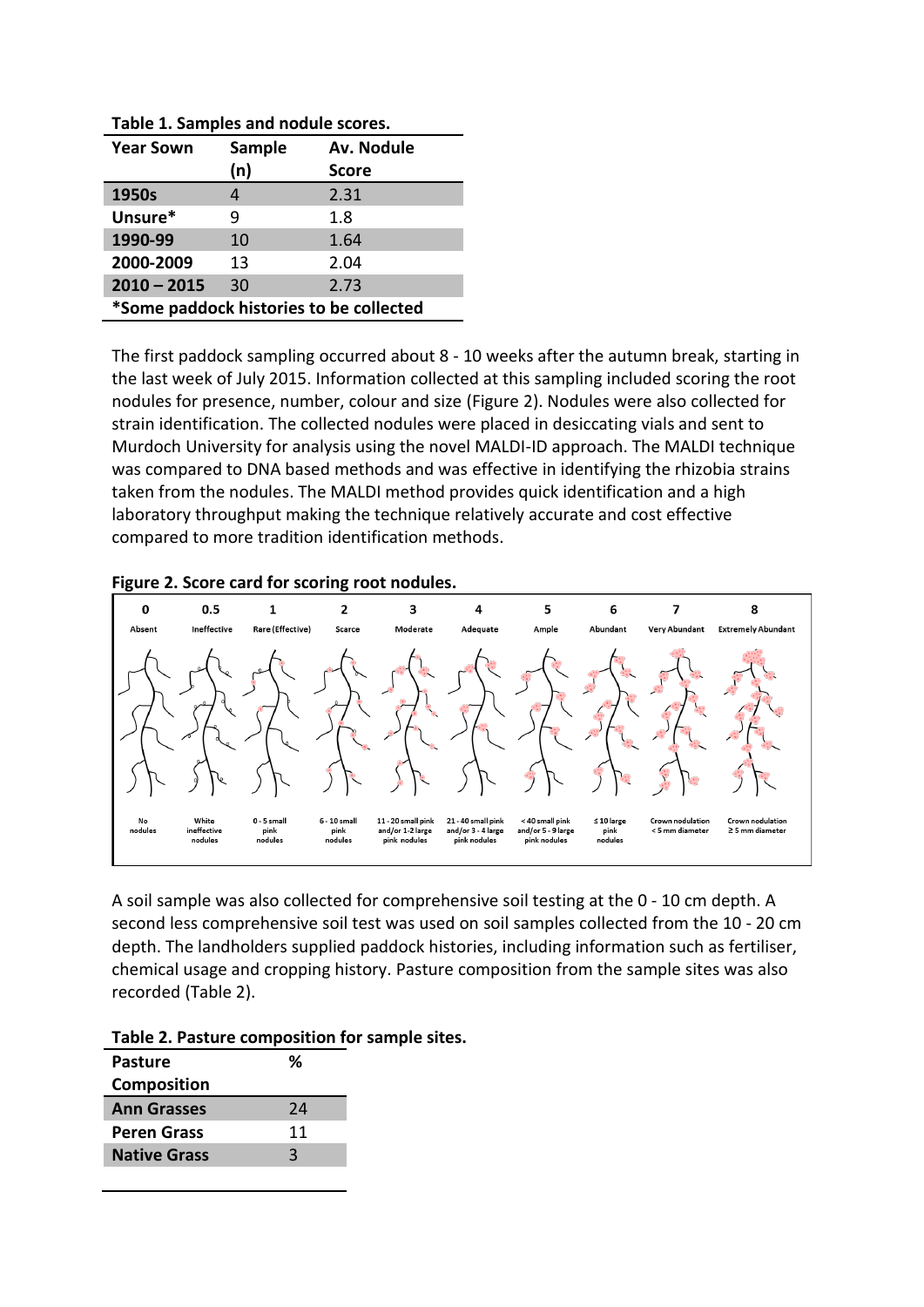| <b>Legumes</b>       | 48                |
|----------------------|-------------------|
| Peren Broadleaf      | 3                 |
| <b>Broadleaf Sps</b> | q                 |
|                      |                   |
| <b>Bare ground</b>   | $\mathbf{\Omega}$ |

The second paddock sampling occurred in mid-October and was timed to occur at approximately the time of peak spring pasture production. The purpose of this visit was to collect above ground leaf tissue samples for nitrogen fixation effectiveness determination, using the  $N^{15}$  technique. This required the collection of legume plants, and also an annual non-legume (therefore non-nitrogen fixing) reference plant with a similar root depth as the legume, such as barley grass or annual ryegrass.

### **Project results**

The results from the 81 paddocks sampled indicated that 97 % of the paddocks surveyed (from those sown in the 1950's to 2014) had poor nodule formation on their roots systems, scoring less than a rating of 4 (Figure 2). The average rating of nodulation across all samples was 2.24. Table 3 shows the percentage of paddocks in each nodule score category.

| <b>Nodule Score</b> | Percentage of<br><b>Paddocks Sampled</b><br>$(n=81)$ |
|---------------------|------------------------------------------------------|
|                     |                                                      |
| $0 - 1$             | 5                                                    |
| $1 - 2$             | 40                                                   |
| $2 - 3$             | 32                                                   |
| $3 - 4$             | 22.5                                                 |
| >1                  | 0.5                                                  |

#### **Table 3. Percentage of paddocks in each nodule score category.**

The results of the MALDI identification indicated that much of the rhizobia found within the nodules were of the more current inoculant strain WSM1325, either as the sole type found in the sampled paddocks or in combination with older and less effective strains including TA1, WU95 and CC275e and other naturalised strains. Figure 3 shows the dominance of the WSM1325 strain.

#### **Figure 3. Innoculant strains identified in the project samples.**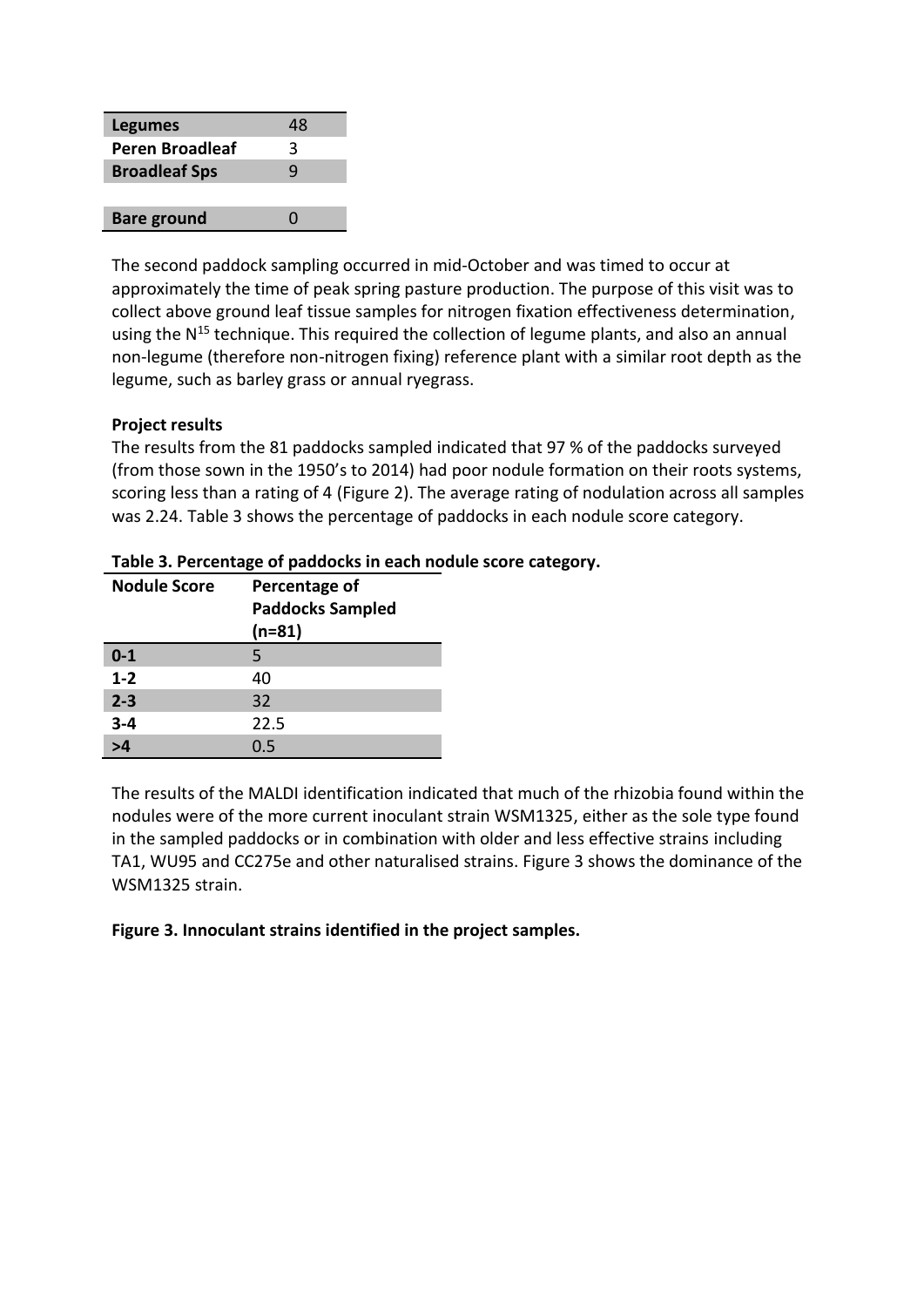

The results of nitrogen fixation from the second paddock visit indicated that 97 % of the samples collected were fixing atmospheric nitrogen at the collection date. This data concurs with the nodule scoring information, which showed that almost all of the 2025 legume plants scored had some (if few) nodules present.

Researchers in the past have explored the link between poor rhizobia nodulation rates and low soil pH. Commercial rhizobia in laboratory cultures have be shown to have suppressed activity at pH (CaCl) <5.5 and be completely inhibited at pH (CaCl) <4.5. High levels of aluminium in the soil affect the ability of rhizobia to form symbiosis with legumes. Aluminium (if naturally high in soils) becomes more plant available in the soil as pH decreases.

Many of the sampled paddocks were affected by soil acidity. Table 4 shows many of the sampled paddocks had acid topsoils (less than pH 5.2 CaCl2 in the 0 - 10cm depth), however many more had acid subsoil (less than  $pH$  5.2 CaCl<sub>2</sub> in the 10 - 20cm depth) in a range that is considered to have an impact on rhizobia nodule formation and function.

| pH CaCl2<br>% Paddocks<br>Sampled (n=81) | $0-10cm$ | 10-20cm |
|------------------------------------------|----------|---------|
| $5.2$                                    | 42       | 79      |
| $\geq 5.2$                               | 58       | 21      |

## **Table 4. Number of paddocks with acid topsoils and subsoils.**

The soil test results also showed that in association with high levels of soil acidity there were correspondingly high levels of plant available soil aluminium. The results showed that in the soil, 22 % (0 - 10cm depth) and 40 % of paddocks (10 - 20cm depth) had aluminum levels in a range toxic to rhizobia (Al%> 5). Figure 3 demonstrates the relationship between nodulation score and the occurrence of acid soils.

The soil micronutrient molybdenum has an important function in the process of rhizobia extracting nitrogen from the atmosphere. Therefore rhizobia infected legumes have a higher molybdenum requirement than non-fixing plants. Another compounding factor is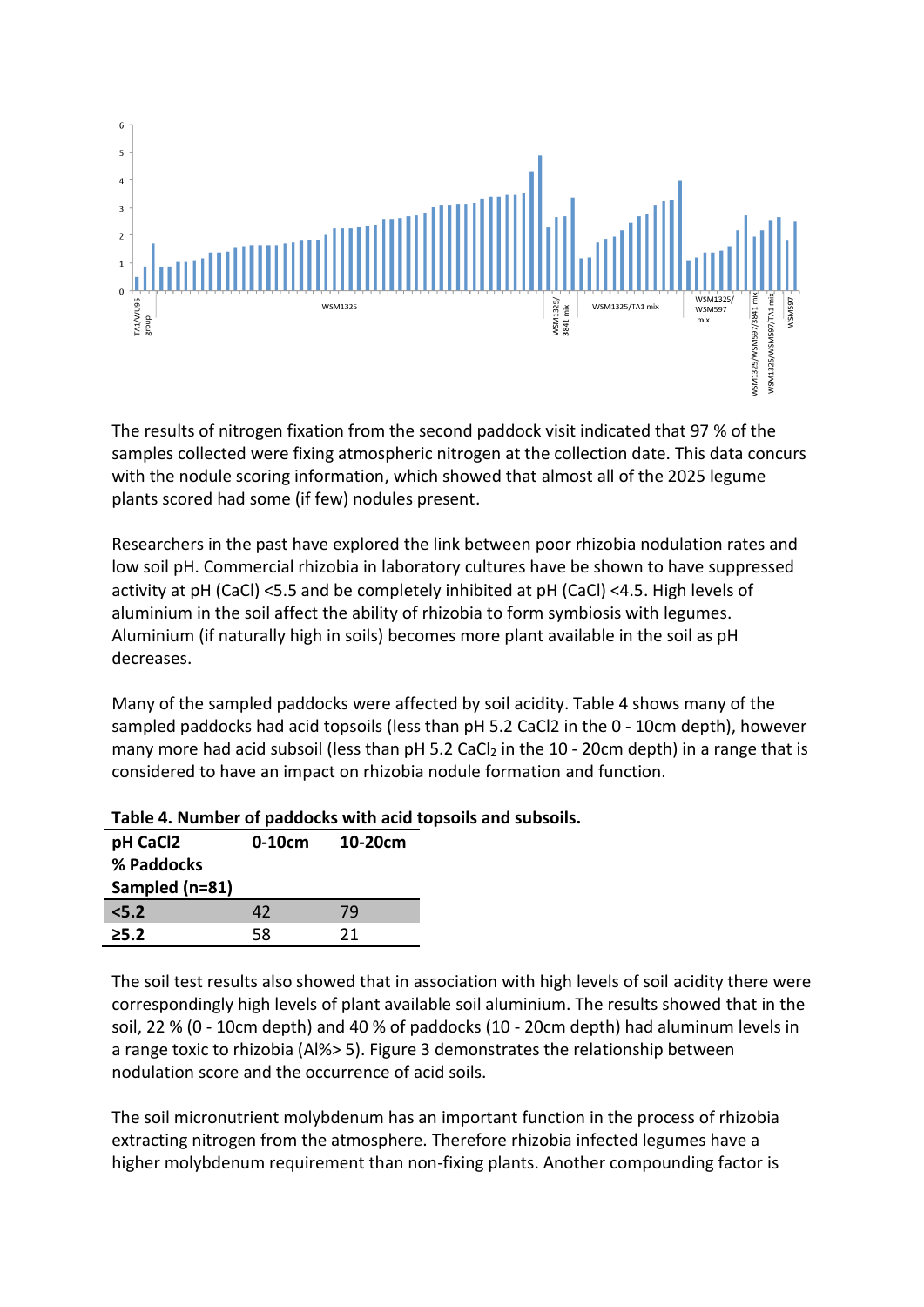that as soils become more acid the availability of molybdenum in the soil solution becomes restricted. It is a possibility that low soil levels of molybdenum could be restricting the ability of the nodules to extract atmospheric nitrogen in acid soils. The paddock histories collected indicated that only four of the 55 landholders who returned the paddock history had been using molybdenum fortified fertiliser or pesticides in the past 10 years.

The project survey yielded a large quantity and variety of soil and cultural practice data. There are still relationships between legumes rhizobia levels and these factors currently being analysed. A further project is also being designed to test some of these factors implicated in rhizobia decline due to start in autumn 2017.

#### **Conclusions**

Subterranean clover and its accompanying rhizobia, *R. leguminosarum* bv. *trifolii,* have added greatly to Australian agricultural systems, both in terms of increased soil fertility and also in overall production from pasture and livestock systems. The symbiotic relationship between legume and rhizobia form the basis of these advantages. However, this project adds some weight to the idea that subterranean clover is somewhat in decline in southern Australia. Many factors have been attributed to this decline, but the main factors investigated in this project including soil acidity and aluminium levels appeared to be associated with soil rhizobia population decline.

#### **Acknowledgements**

The Riverina Local Land Services and Harden Murrumburrah Landcare Group and subgroup Binalong Landcare would like to thank the following groups for their assistance and participation in the project: Young District Landcare, Temora Agricultural Bureau, Eastern Riverina Landcare, Murrumbidgee Landcare Inc., Cross Property Planning Groups and Riverina Highland Landcare Network.

## **References**

Bowman AM, Smith W, Peoples MB and Brockwell J (2004). Survey of the productivity, composition and estimated input of fixed nitrogen by pastures in central-western New South Wales. *Australian Journal of Experimental Agriculture,* **44**, 1165-1175.

Drew EA, Charman N, Dingemanse R, Hall E and Ballard RA (2011). Symbiotic performance of Mediterranean *trifolium* spp. with naturalised soil rhizobia. *Crop & Pasture Science*, **2**, 903- 913.

Graham PH and Vance CP (2000). Nitrogen fixation in perspective: an overview of research and extension needs. *Field Crops Research,* **65**, 93-106.

Herridge DF, Peoples MB and Boddey RM (2008). Global inputs of biological nitrogen fixation in agricultural systems. *Plant Soil*, **311**, 1-18.

Hochmann Z, Osborne GJ, Taylor PA and Cullis B (1990). Factors contributing to reduced productivity of subterranean clover (*Trifolium subterranean* L.) pastures on acidic soils. *Australian Journal of Agricultural Research,* **41**, 669-682.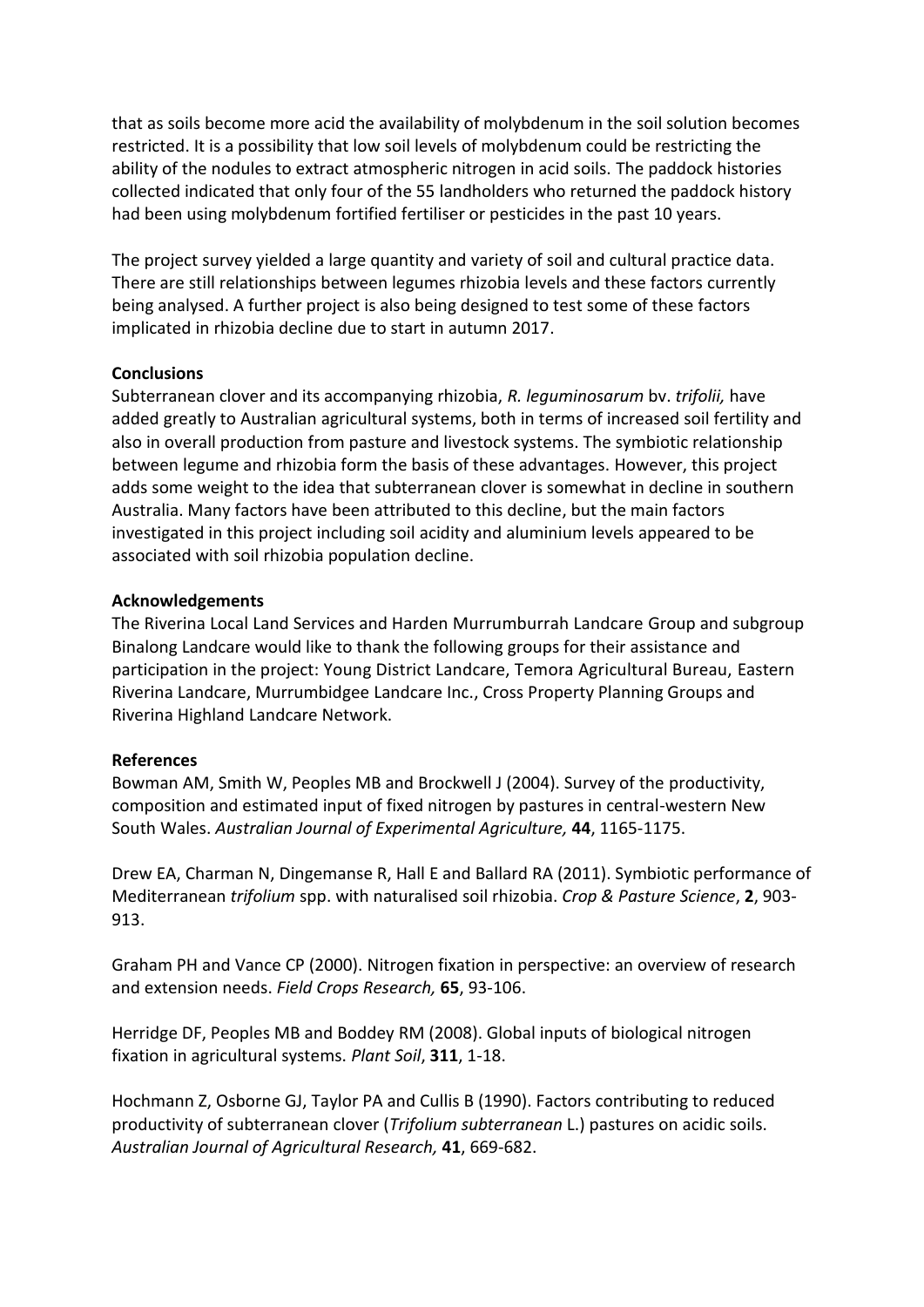Howieson JG and Ballard R (2004).Optimising the legume symbiosis in stressful and competitive environments within southern Australia - some contemporary thoughts. *Soil Biology & Biochemistry*, **36**, 1261-1273.

Richardson AE and Simpson RJ (1988). Enumeration and distribution of *Rhizobium trifolii* under a subterranean clover-based pasture growing in an acid soil. *Soil Biology Biochemistry,* **20**, 431-438.

Sanford P, Pate JS and Unkovich MJ (1993). A Survey of Proportional of Subterranean Clover and other Pasture Legumes on  $N_2$  Fixation in South-west Australia Utilizing <sup>15</sup>N Natural Abundance. *Australian Journal of Agricultural Research,* **45**, 165-181. Slattery JF and Coventry DR (1993). Variation of soil population of *Rhizobium leguminosarum* bv. *trifolii* and the occurrence of inoculant rhizobia in nodules of subterranean clover after pasture renovation in north-eastern Victoria. *Soil Biology Biochemistry,* **25**, 1725-1730.

Yates RJ, Abaidoo R, Howieson J (2016). Field experiments with rhizobia. In: *Working with rhizobia.* Edited by Howieson J, Dilworth M. Canberra: Australian Centre for International Agricultural Research, 2016, 145-166.

#### **Photos to include if possible.**

1. Poorly nodulated subclover plant (Score 1)



2. Well nodulated subclover plant (Score 8)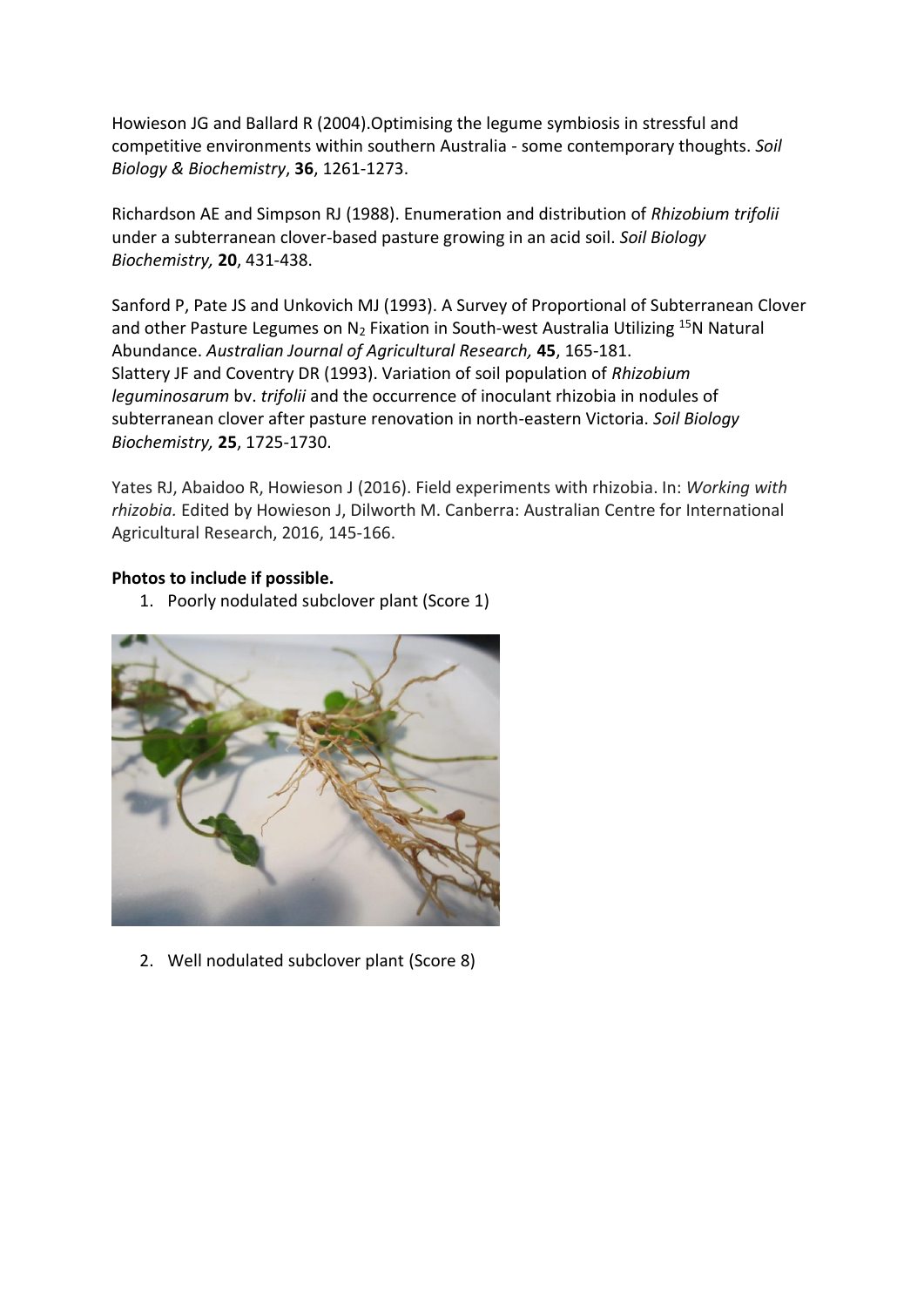

# **Collaborators logos:**



**Funded by:**